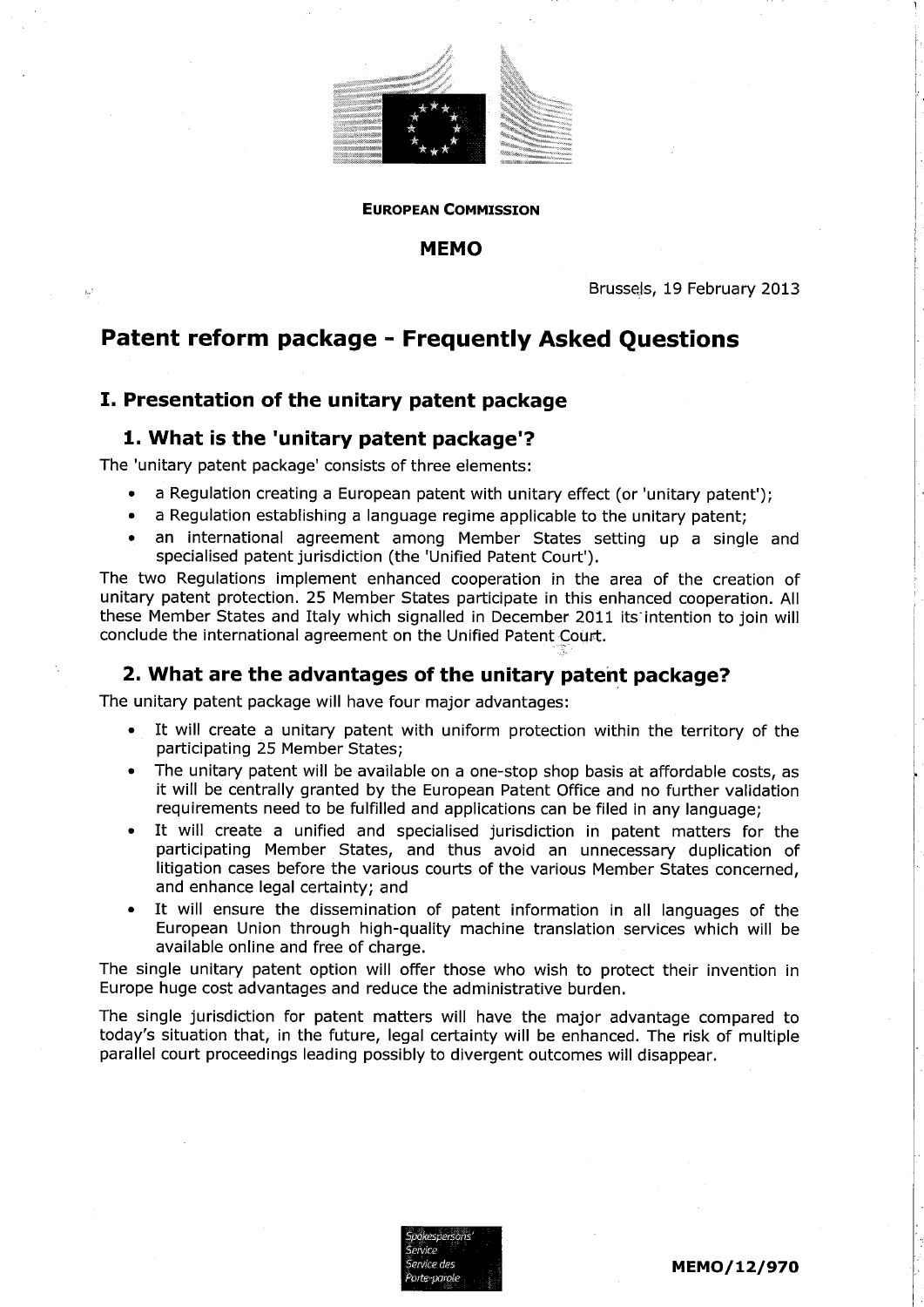#### 3. What is a patent?

A patent can be granted for any inventions having a technical character provided that they are new, involve an inventive step and are susceptible of industrial application. A patent can cover how things work, what they do, what they are made of, and how they are made. Anybody - an individual or a company or an institution - can apply for a patent.

, ;

,',

Aesthetic creations, mathematical methods, computer games etc. are not regarded as inventions as they lack a technical character. To qualify as new, it is important that the invention has not been in the public domain (state of the art) before the date on which the patent application is filed.

Patents encourage companies to make the necessary investment for innovation. There would be little incentive otherwise for individuals and companies to devote the necessary resources to research and development.

A patent gives the owner the right to prevent others from making, using or selling the invention without permission. However, it is not automatically implied that the patent owner may make use of it. Quite often, permits from national authorities governed by laws other than patent law, have to be obtained before commercialising a product covered by a patent.

In general, the exclusive rights of a patent owner to exploit the invention commercially last for a maximum of 20 years from the filing date, subject to the payment of regular renewal fees. Anyone else wishing to use the invention while it is still patented must request authorisation from the patent holder and may have to pay a licence fee. In return for this exclusive right, the details of how it works are published 18 months after filing the patent application. In this way, the scientific or technical know-how - the technical teaching of the invention - is made public allowing others to further their own research. As a general rule the patent renewal fees increase over time. This means that only the most commercially viable patents are maintained for the full period. At the end of the 20-year term, the patent lapses.

As a hypothetical example, a company may get a patent for a new chemical that acts as better lubricant than existing products on the market. The patent could include claims about the molecule or composition of the lubricant, how it can be made, and examples of where the lubricant can be applied, for example, in the engine of a car. Anyone wanting to produce the chemical would have to ask the company for a licence, normally in return for payment. However, researchers in the field would benefit from the technological knowledge disclosed, for example the process involved to make the chemical protected by the patent. This could bring about further research leading to more advanced lubricants which themselves could be patented.

2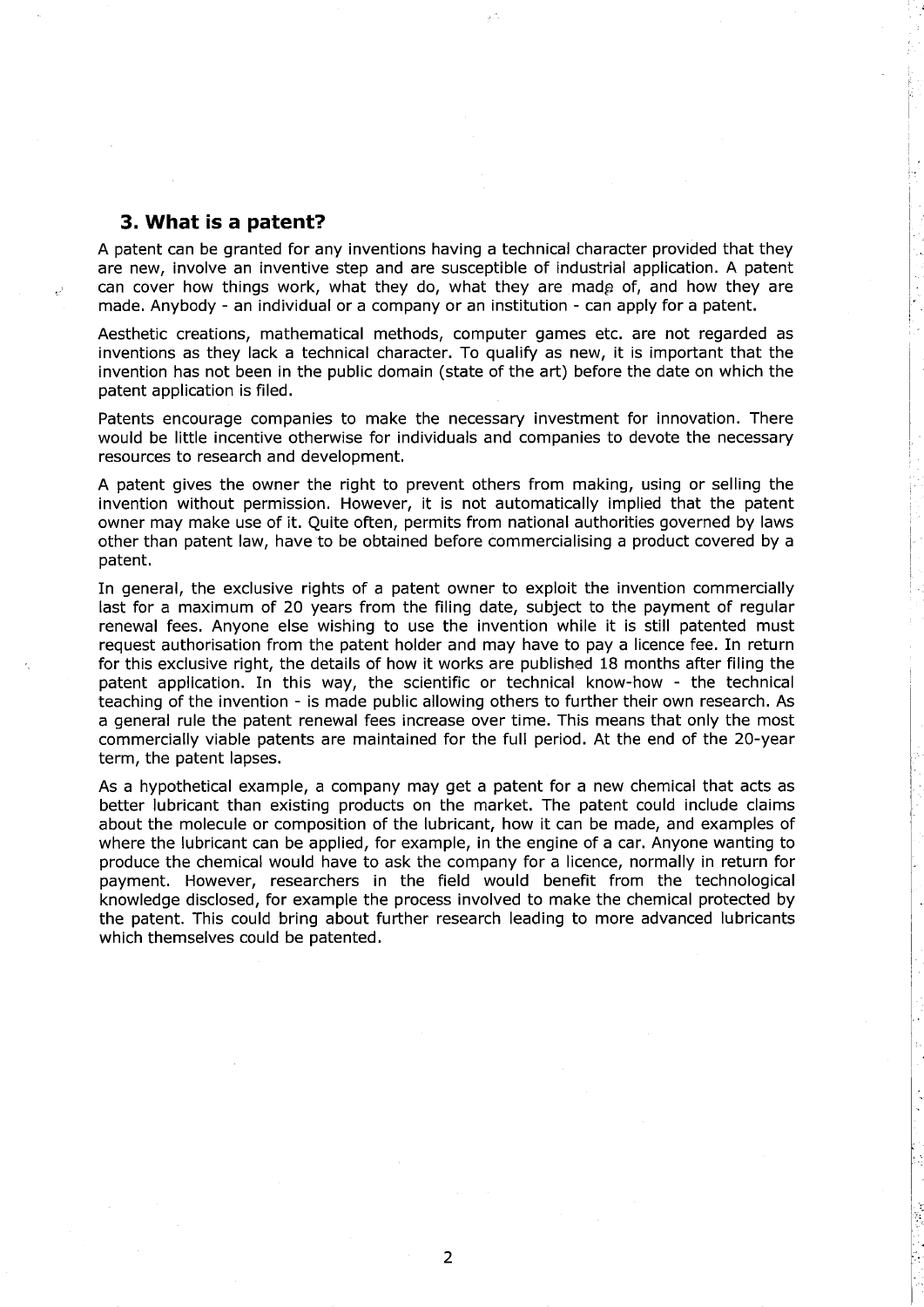#### 4. What is a ('classical) European patent?

Today, (technical) inventions can be protected in Europe either by national patents granted by the competent national authorities or by European patents granted centrally by the European Patent Office (EPO).

Member States have their own patent authorities which deal with applications for national patents. The protection conferred by a national patent is limited to the territory of the State concerned.

If the applicant chooses to apply for a European patent, the application will be dealt with by the EPO, having its headquarters in Munich and a branch in The Hague. The EPO is a body of the European Patent Organisation, an international organisation comprising 38 members (27 EU Member States + 11 other European countries). The Organisation was established in 1973 following the signature of the European Patent Convention (EPC).

The EPC provides a single procedure for granting patents in Europe. On the basis of one single patent application processed in one of the three official languages of the EPO (English, French and German), inventors and businesses can obtain a European patent. When the EPO grants a European patent, the full text of the patent, known as the specification, is published in the official language of the EPO chosen by the applicant as the language of the proceedings. At the grant stage, the applicant must also provide a translation of the part of the patent that defines the scope of protection - the claims - into the other two official EPO languages.

However, the grant of the European patent is not enough for it to take effect in most Contracting States to the EPC. The patent proprietor must choose the countries in which he/she wishes to have protection and validate the. European patent in these states within a short time limit after grant. A number of different validation requirements may apply. For example, the patent proprietor may have to pay a fee to the national patent office, comply with various formal requirements and provide a translation of the patent to the official language of the State.

In order to obtain unitary effect, patent holders need to request the unitary effect at the European Patent Office (EPO) no later than one month after the grant of their European patent has become effective. The unitary effect which is entered by the EPO into its Register transforms the European patent into one single patent for the 25 Member States. Anybody, regardless of the country of origin, can opt for a unitary patent.

The unitary patent will be centrally administered by the EPO throughout its whole life, i.e. until the end of the patent term (20 years from the filing date of the patent application at the latest).

For the two Member States which, up until now, do not participate in this project, inventors will of course be able to obtain patent protection via their 'classical' European patents. The European patent will need to be separately validated in these two countries.

As the unitary patent is a further option, it is at the moment not clear how frequently the new alternative will be used. We are however confident that the system will stand the test which however can only be demonstrated once the system is in place.

I.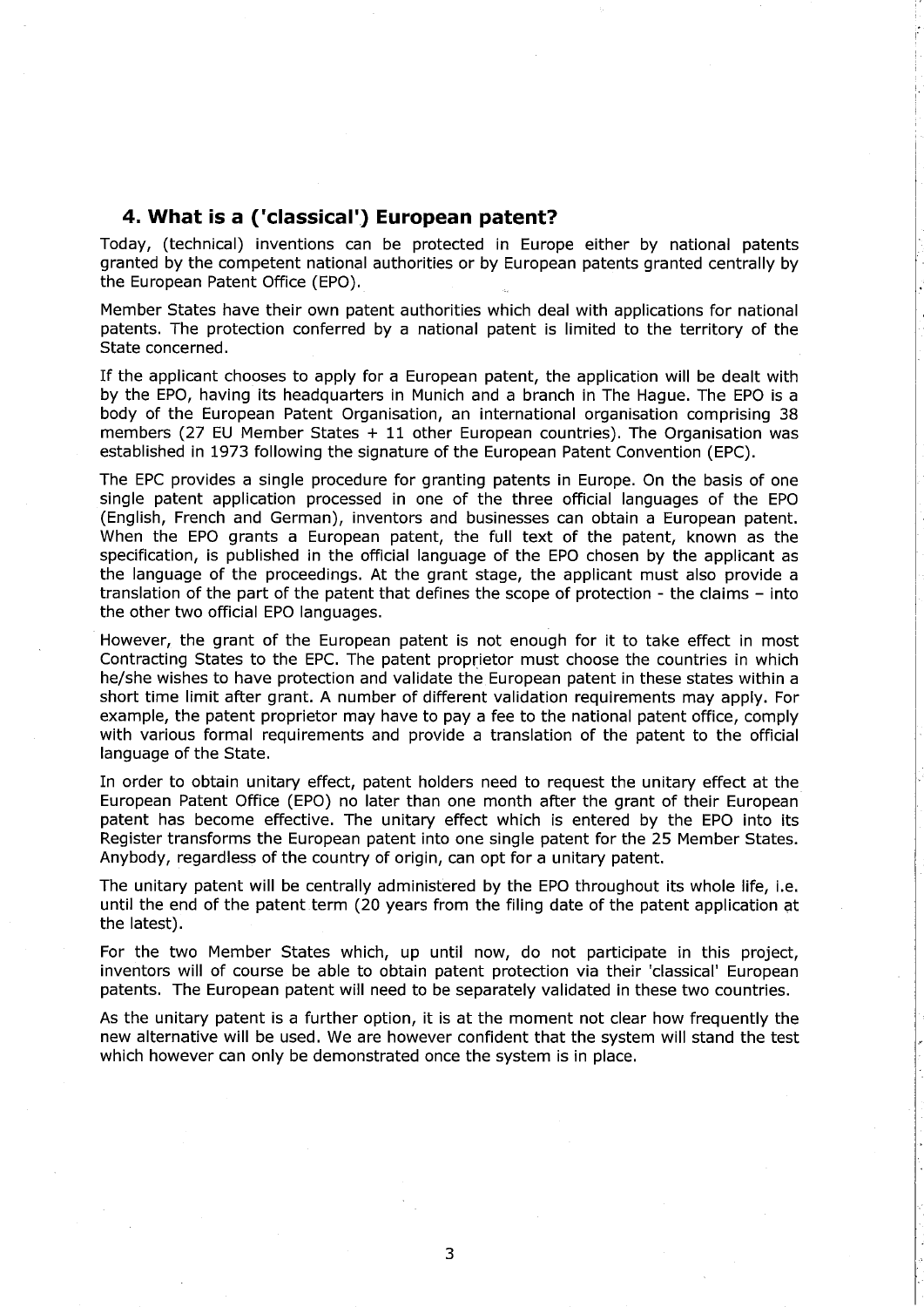#### s. What is a 'unitary patent?

The unitary patent - which is the object of today's EU regulations - will be a third option for companies or inventors seeking patent protection in Europe. It will be a further tool in the inventor's toolbox in addition to national patents and 'classical' European patents (i.e. without unitary effect). For more details on the latter see point 6.

A unitary patent is a European patent with unitary effect. The procedure up to the grant of the patent will be the same as for ('classical') European patents without unitary effect. After grant, European patents will fall into one of the two categories.

A 'classical' European patent needs to be validated in each State for which it has been granted. It has the same effect as a national patent granted in the respective territory and its fate in these States may be different, depending e.g. on any court proceedings which take place in these States. The 'classical' patent is therefore often compared with a bundle of national patents which is centrally granted.

In contrast, the unitary patent will ensure uniform protection for an invention in 25 Member States (all Member States except Italy and Spain) on a one-stop shop basis.

# 6. How many applications for European patents are submitted annually? Which countries patent the most? How many European patents are granted a year?

In 2011, 142 810 patent applications were filed with the EPO, of which 71 904 came from EPC countries and 70906 from other parts of the world.

Germany filed the most applications to the EPO (26234), followed by France (9 633), the Netherlands (5611), the UK (4765) and Italy (3982). For the full list, please consult the EPO's 2011 annual report at

http://www.epo.org/about-us/office/annual-report/2011.html

In 2011, 62 112 European patents were granted by the EPO.

#### 7. What is the history of the EU patent?

Efforts to create a common patent applicable across all European countries have been made since the 1960s but for a number of reasons have never been successfuL.

In 2000 the European Commission made a proposal to create a Community Patent through a Regulation [now 'EU patent' under the Lisbon Treaty]. The aim was to provide for a single patent title applicable in all Member States. In 2003 Member States agreed a common political approach but failed to reach a final agreement, including over the details of the translation regime. Following a wide-scale consultation in 2006, the Commission produced a Communication in April 2007 which confirmed the commitment to the Community patent and re-Iaunched negotiations in Member States.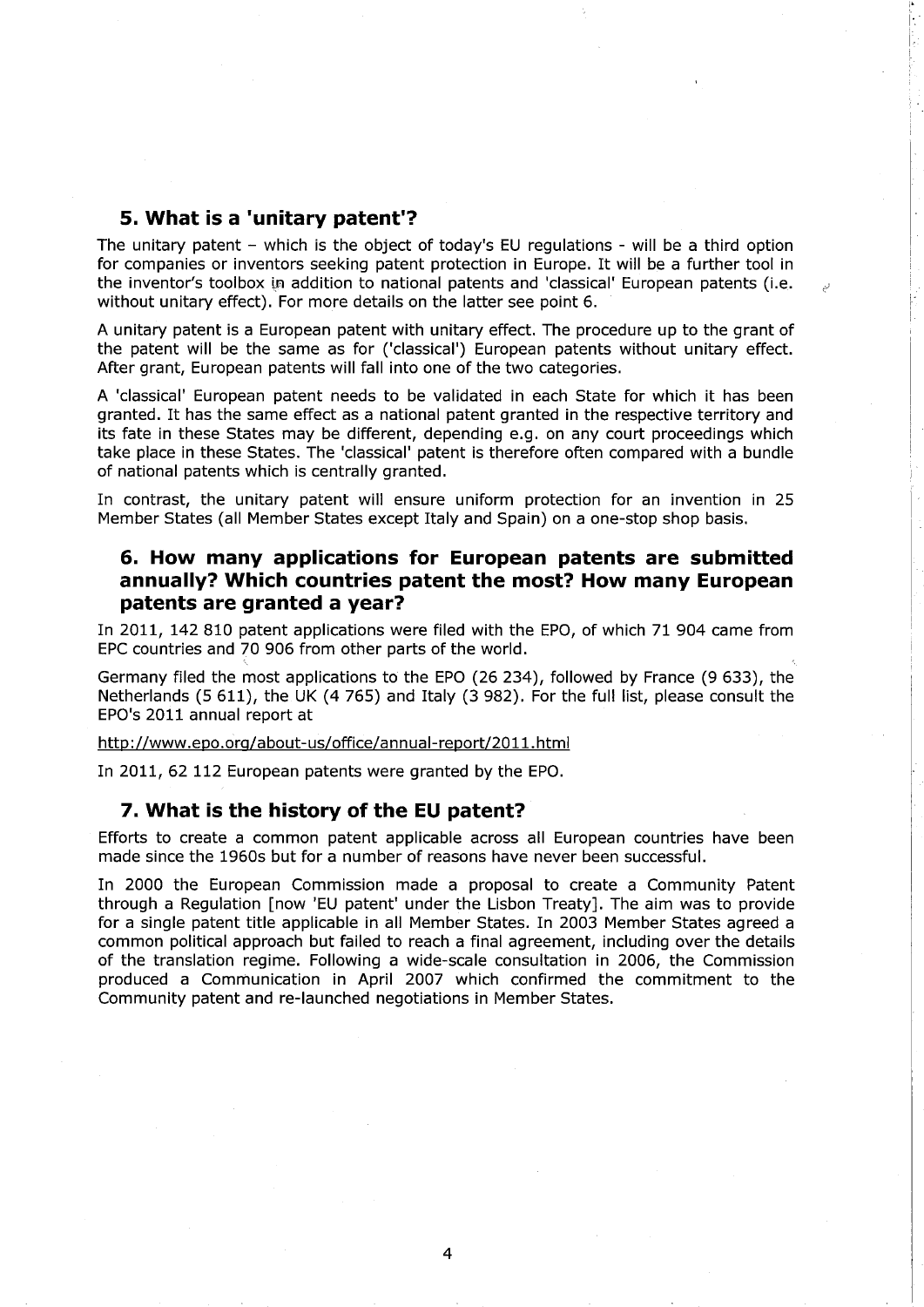In December 2009 Member States unanimously agreed on Conclusions for an enhanced patent system, including the main features of the EU patent, except for the translation arrangements. Instead, they affirmed the need for a new Regulation to cover the latter matter. The Commission proposed a regulation on the translation arrangements for the EU patent in July 2010. But despite all the efforts of the Belgian Presidency, the Council could not reach a unanimous agreement on the applicable translation arrangements. In December 2010 the Competitiveness Council confirmed that there were insurmountable difficulties that made the establishment of such a regime impossible to attain within a reasonable period by applying the relevant provisions of the Treaties.

At the request of 12 Member States, the Commission proposed to launch enhanced cooperation in the area of unitary patent protection on 14 December 2010. Following the Commission's decision, another 13 Member States submitted their request to join the enhanced cooperation. The European Parliament gave its consent on 15 February and on 10 March 2011, the Competitiveness Council authorised the launch of enhanced cooperation with the participation of 25 Member States.

On 13 April 2011, the Commission adopted the proposals for the two implementing regulations. Both implementing regulations were finally adopted at the end of 2012. They entered into force in the beginning of 2013 but will only apply from 1 January 2014 or the date of entry into force of the Agreement on a Unified Patent Court (the 'Agreement'), whichever is the later.

#### 8. Why has the unitary patent package been proposed?

One aspect of the reform package is the creation of unitary patent protection via the European patent with unitary effect ('unitary patent'). This will make it possible for inventors (individuals, companies or institutions) to protect their inventions in 25 Member States by filing a single patent application with the European Patent Office. After the patent is granted, there will be no need to validate it one by one in each country. This will make the existing system much simpler, much less burdensome and less expensive for inventors. It will end the complex validation requirements, and in particular limit the very expensive translation requirements in the participating Member States. Today, obtaining patent protection in the territory of the 27 Member States by means of a European patent costs about 36 000 euro (the majority of which goes on translation and other costs linked to validation, such as fees of local patent offices and costs for local patent agents). After full implementation of the unitary patent project, the costs will go down to about 5 000 euro (i.e. the fees up until the grant of the patent including the translation of the claims into the two other official languages of the EPO).

Unitary patent protection will also protect inventions better than the current system. Due to the prohibitive costs involved in the national validation of European patents, today many inventors only patent their inventions in a handful of countries. This makes inventions less valuable as the lack of protection in other countries allows them to be copied more easily.

'.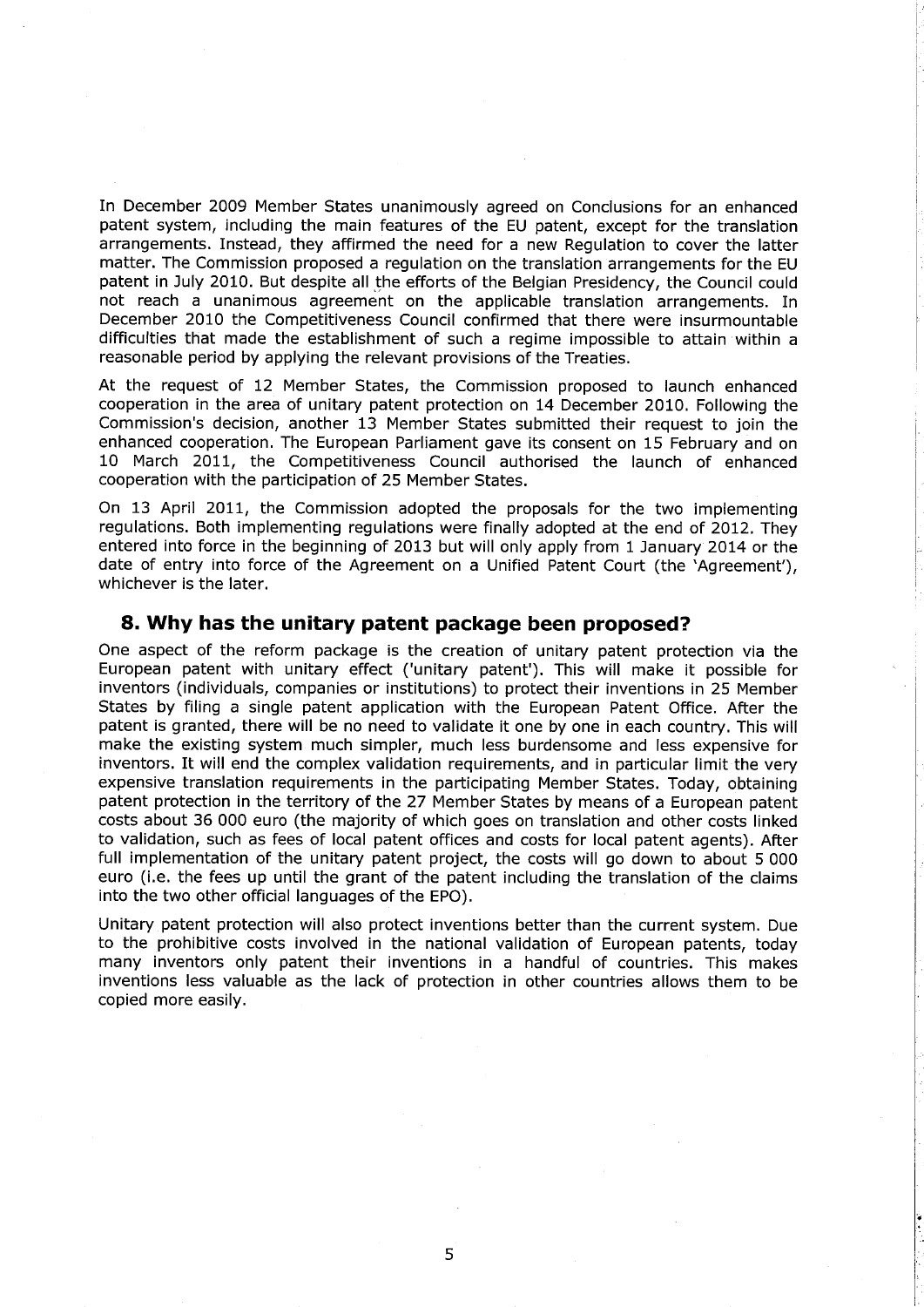The second aspect is the setting up of the Unified Patent Court (UPC). This court will have exclusive competence for European patents with unitary effect and, after a transitional period, for all 'classical' European (bundle) patents. Undertakings will thus have legal certainty (once the UPC has decided) and will no longer need to defend, or respectively challenge, the patents in various national courts. The risk of parallel court proceedings with different outcomes in the participating Member States will therefore disappear.

The new system will consequently stimulate research, development and investment in innovation helping to boost growth in the EU. It will be advantageous for all inventors, in particular those which are most affected by the deficiencies of the current system, including SMEs.

For other major markets such as the United States of America and China, one single patent with a single jurisdiction is in place. The implementation of the unitary patent package will do the same for Europe.

#### II. Functioning of the unitary patent

## 9. Will the European patent with unitary effect be valid in all Member States?

No. The European patent with unitary effect will be based on two regulations which will be adopted in the framework of enhanced cooperation of 25 Member States (all Member States but Italy and Spain). This was necessary because an agreement between all 27 Member States could not be found. Eventually, 25 Member States have decided to proceed with enhanced cooperation in order to create a system of unitary patent protection in Europe. Member States not participating now can join later.

Enhanced cooperation is a possibility ensured by the Treaties that can only be adopted by the Council as a last resort, when it has established that the objectives of such cooperation cannot be attained within a reasonable period by the Union as a whole, and that at least nine Member States participate in it.

#### 10. How can an applicant apply for a 'unitary patent?

Applicants will have to file an application for a European patent with the EPO the same way as they do today. The new element is that, no later than one month from the date on which the grant of the European patent has become effective, the patentee can request the EPO to register the unitary effect in the European Patent Register. In the case of such a request made after the grant, the patent will take effect retroactively (from the mention of the grant) in the 25 participating Member States without any additional validation requirement. It will provide equal protection through the territories of these countries. The patent owner will have the choice of whether or not to request unitary effect for their European patents.

Inventors may therefore choose between unitary patents, the 'classical' European patents (to be validated in the Member States) or national patents (to be filed in all the Member States). The new reform package just provides an additional tool in the toolbox.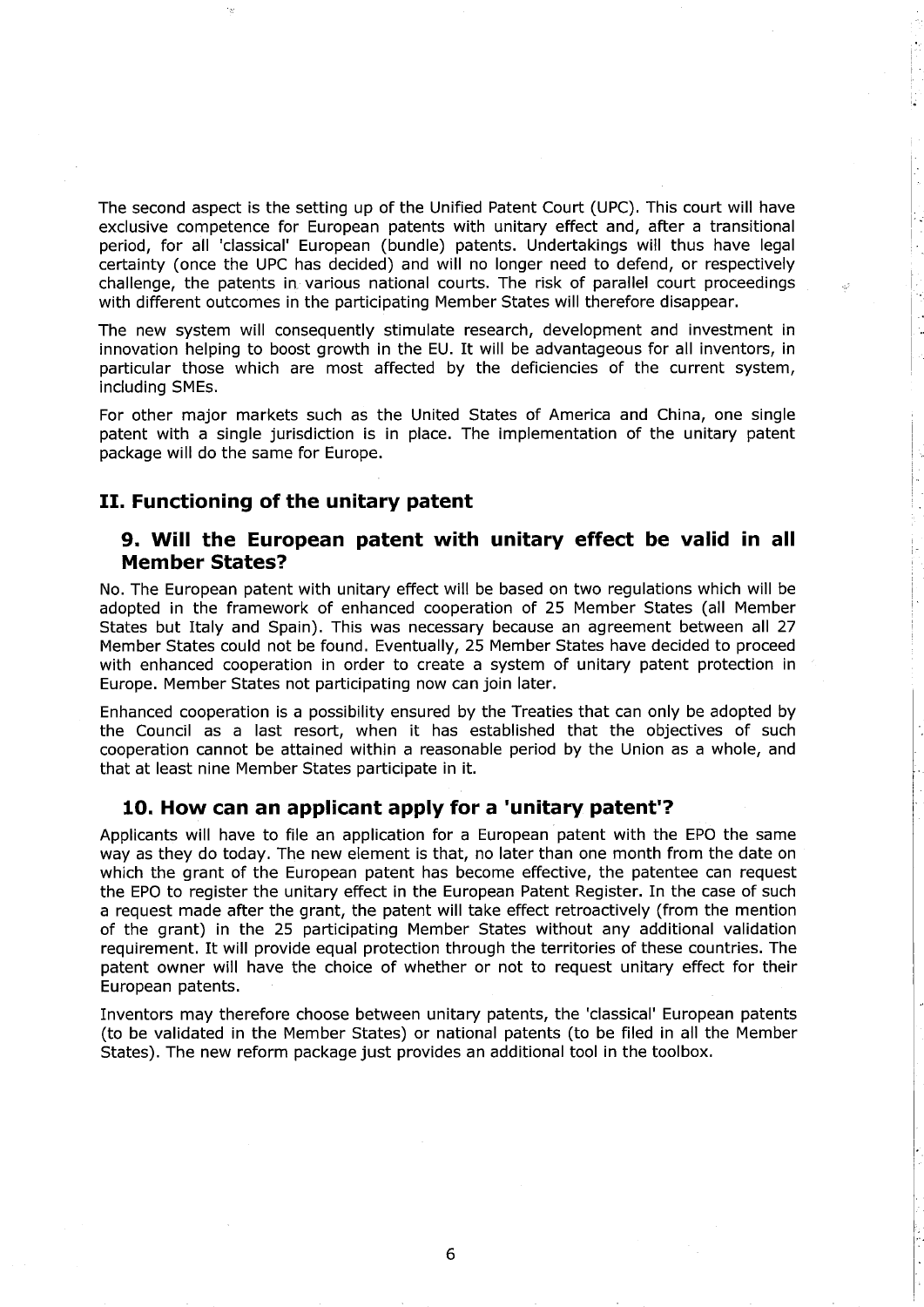## 11. How much will it cost to obtain a 'unitary patent' and how much does a similar protection cost today?

After the transitional period (in which certain additional translations will be required), the cost to obtain a European Patent with unitary effect will be around 5 000 euro. This covers, the procedural fees of the EPO as well as the cost of the translation of the claims to the two other procedural languages of the EPO.

During the transitional period of maximum 12 years, the cost will be slightly higher, about 6 500 euro. This includes the cost of the additional translation required during the transitional period: in order to facilitate the access to patent information until high-quality machine translations become available, European patents with unitary effect that were granted in French or German will need to be translated to English and the ones granted in English will need to be translated to another official language of the EU.

Obtaining patent protection in the territory of the 27 Member States by means of a European patent costs today about 36 000 euro (the majority of which goes on translation and other costs linked to validation, such as fees of local patent offices and costs for local patent agents).

By comparison, in the US, a patent costs about 2 000 euros, in China about 600 euros.

## 12. Do patent applications and patent specifications have to be translated?

Applications for European patents can be filed in any language. Yet applicants have to provide a translation of the application into English, French or German which are the official languages of the EPO (if the application was not filed in one of the official languages).

Under the new translation regime applicable to the creation of the unitary patent protection, SMEs, natural persons, non-profit organisations, universities and public research organisations having their residence or principal place of business within any of the 27 EU Member States will get a compensation of all translation costs up to a ceiling if the application was filed in one of the official languages of the European Union that is not an official language of the EPO.

I.

The European patent is granted in one of the three EPO languages. Before the grant, the applicant is required to provide a translation of the claims (which define the scope of the subject-matter for which patent protection is sought) into the other two official EPO languages.

Moreover, for a transitional period of maximum 12 years, European patents with unitary effect that were granted in French or German will need to be translated into English and the ones granted in English will need into be translated to another official language of the EU. These translations will be required until high-quality machine translations into all the official languages of the Union are made available to ensure the availability of patent information.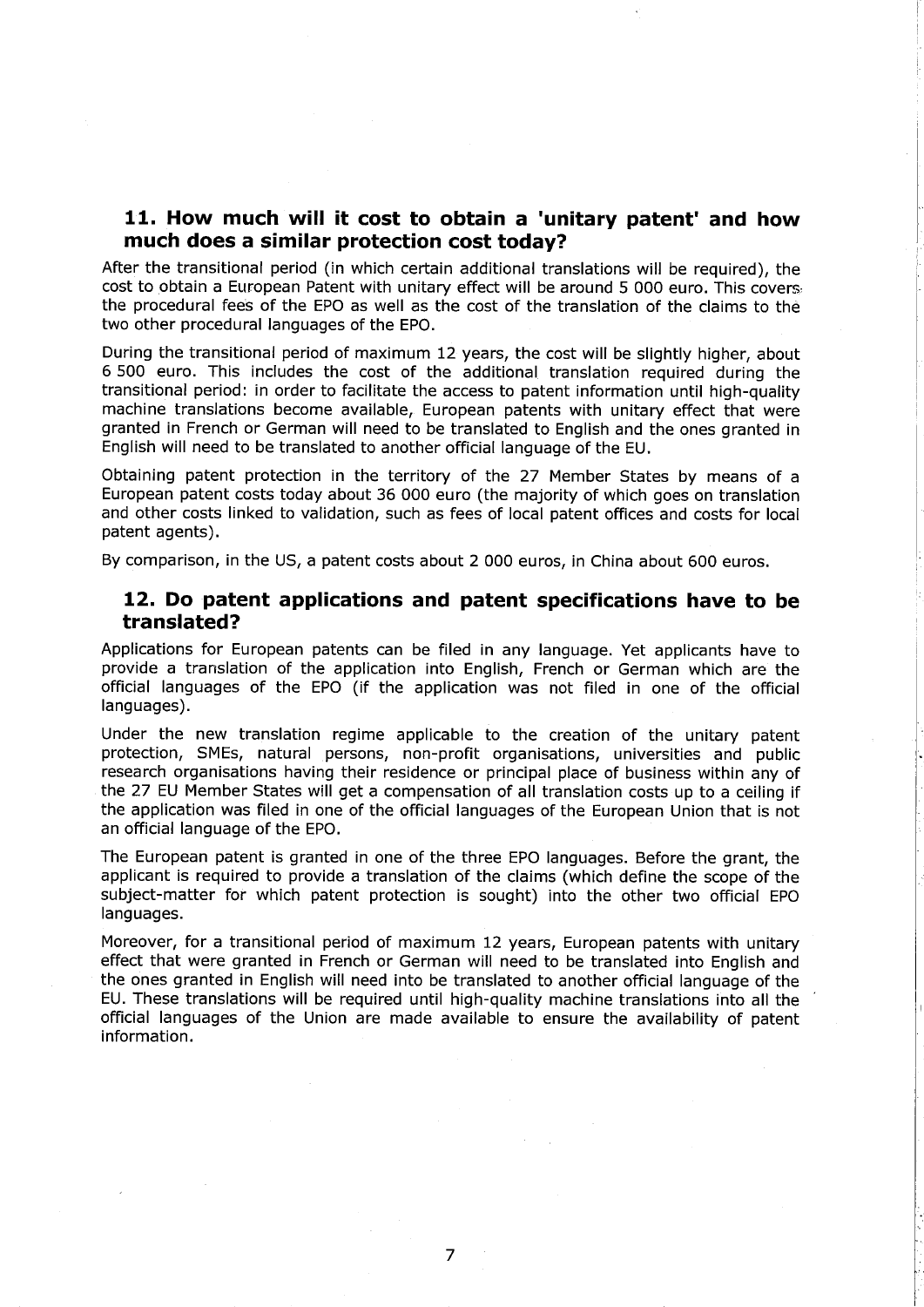High-quality machine translations - on-line and free of charge - will soon be available in all languages. The European Patent Office (EPO) is already providing a machine translation service for 13 languages (between English and Danish, Dutch, German, Finnish, French, Greek, Hungarian, Italian, Norwegian, Polish, Portuguese, Spanish and Swedish). By the end of 2014 the service is expected to cover 32 languages, including all languages of the European Union, plus important non-European languages such as Chinese, Japanese, Korean and Russian.

The machine translation service "Patent Translate" can be accessed via the following website: http://www.epo.org/searching/free/patent-translate.html

#### 13. How can SMEs be certain not to infringe a patent if the patent is not translated into their language?

The information on patents will be available in all EU languages due to high-quality machine translations. The European Patent Office (EPO) is already providing a machine translation service for 13 languages (between English and Danish, Dutch, German, Finnish, French, Greek, Hungarian, Italian, Norwegian, Polish, Portuguese, Spanish and Swedish). By the end of 2014 the service is expected to cover 32 languages, including all languages of the European Union. This will ensure that everyone can obtain information on all European patents  $-$  and not only on those validated in the respective country - in his own language and free of charge.

The machine translation service "Patent Translate" can be accessed via the following website: http://www.epo.org/searching/free/patent-translate.html

To ensure that the information is available before the quality of the machine translations has been established, the regulation provides that, for a transitional period of maximum 12 years, a manual translation into English will in any case have to be provided

#### 14. What will be the role of the Unified Patent Court?

The Unified Patent Court (UPC) will be the future centralised patent jurisdiction of the participating Member States. It will be a court common to the participating Member States and thus subject to the same obligations under Union law as any national court of the participating Member States, in particular refer, where necessary, questions on the interpretation of European Union law to the Court of Justice of the European Union.

The UPC will have exclusive jurisdiction especially in respect of civil litigation related to infringement and validity for both the "classical" European patents and the European patents with unitary effect. It will also have competence in respect of supplementary protection certificates issued for a product protected by a European patent with or without unitary effect.<sup>1</sup>

During a transitional period of 7 years, actions for infringement or for revocation concerning "classical" European patents without unitary effect can still be brought before national courts. A proprietor of or an applicant for a European patent granted or applied for prior to the end of the transitional period will also have the possibility to opt out from the exclusive competence of the Court (unless an action has already been brought before the Court). To this end they shall notify their opt-out to the Registry by the latest one month before expiry of the transitional period. The transitional period may be prolonged up to a further 7 years by the Administrative Committee (decision making body within the court system composed of one representative per Contracting Member State).

<sup>&</sup>lt;sup>1</sup> A supplementary protection certificate is a sui generis intellectual property right that extends the exclusive right after expiration of the patent upon which it is based.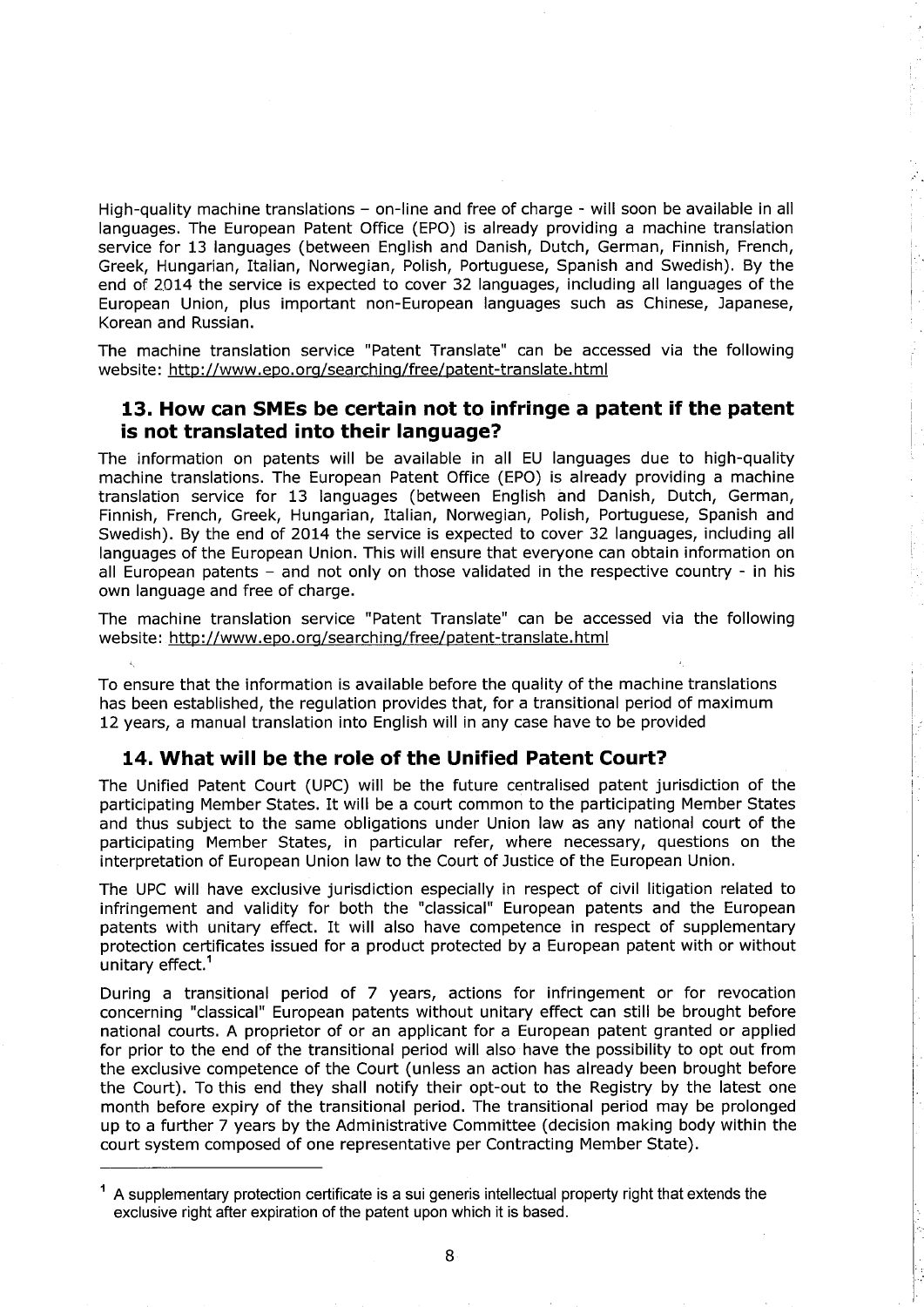

9

,~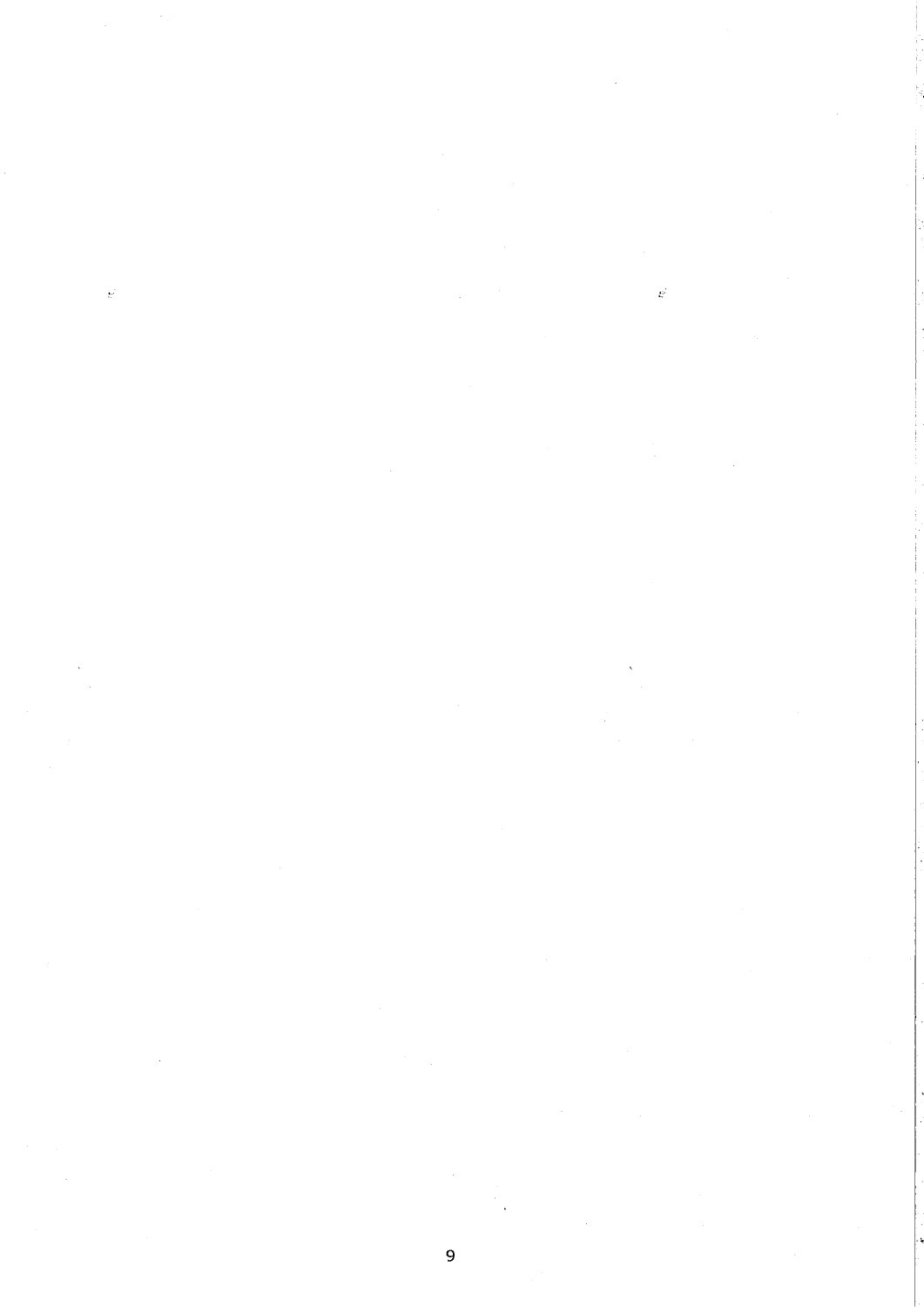The UPC will consist of a Court of First Instance, a Court of Appeal and a Registry. The Court of First Instance will comprise local and regional divisions as well as a central division. The Court of Appeal will be located in Luxembourg while the seat of the central division of the Court of First Instance will be in Paris. Specialised sections of the central division will be set up in London and in Munich. All panels of the new jurisdiction will have a multinational composition. In addition, they will be composed of legally qualified judges and, depending on the cases, they will also include technically qualified judges. All judges will ensure the highest standards of competence and shall have proven experience in the field of patent litigation.

#### 15. What will court fees be?

.J

The Court fees will be fixed by the Administrative Committee, once the Unified Patent Court has been set up. Member States are politically committed that the level be such as to ensure a right balance between the principle of fair access to justice and the objective of a self-financing Court with balanced finances. The fee system will provide specific tools to ensure proper access for e.g. SMEs to the Unified Patent Court. In addition, natural persons may be eligible for legal aid, if they do not have sufficient financial resources.

## 16. Will cases be split between the local/regional and central division of the Court of First Instance?

In principle, cases will be brought either before the local division hosted by the Member State where the actual or threatened infringement has occurred or may occur (or the regional division in which this Member State participates); or the local division hosted by the Member State where the defendant has his residence or place of business (or the regional division in which this Member State participates).

However, in some instances, cases have to be brought before the central division, e.g. (direct) revocation actions, infringement actions if the Member State does not host a local division nor participates in a regional division, actions for declaration of non-infringement and actions concerning administrative decisions of the EPO.

In other cases, the case may be brought or referred by a local/regional division to the central division, e.g. in cases in which the defendant has his residence in a third country, in cases in which both parties agree, in cases of counterclaims for revocation of patents or in cases in which a (direct) action for revocation is already pending before the central division.

I:

l. .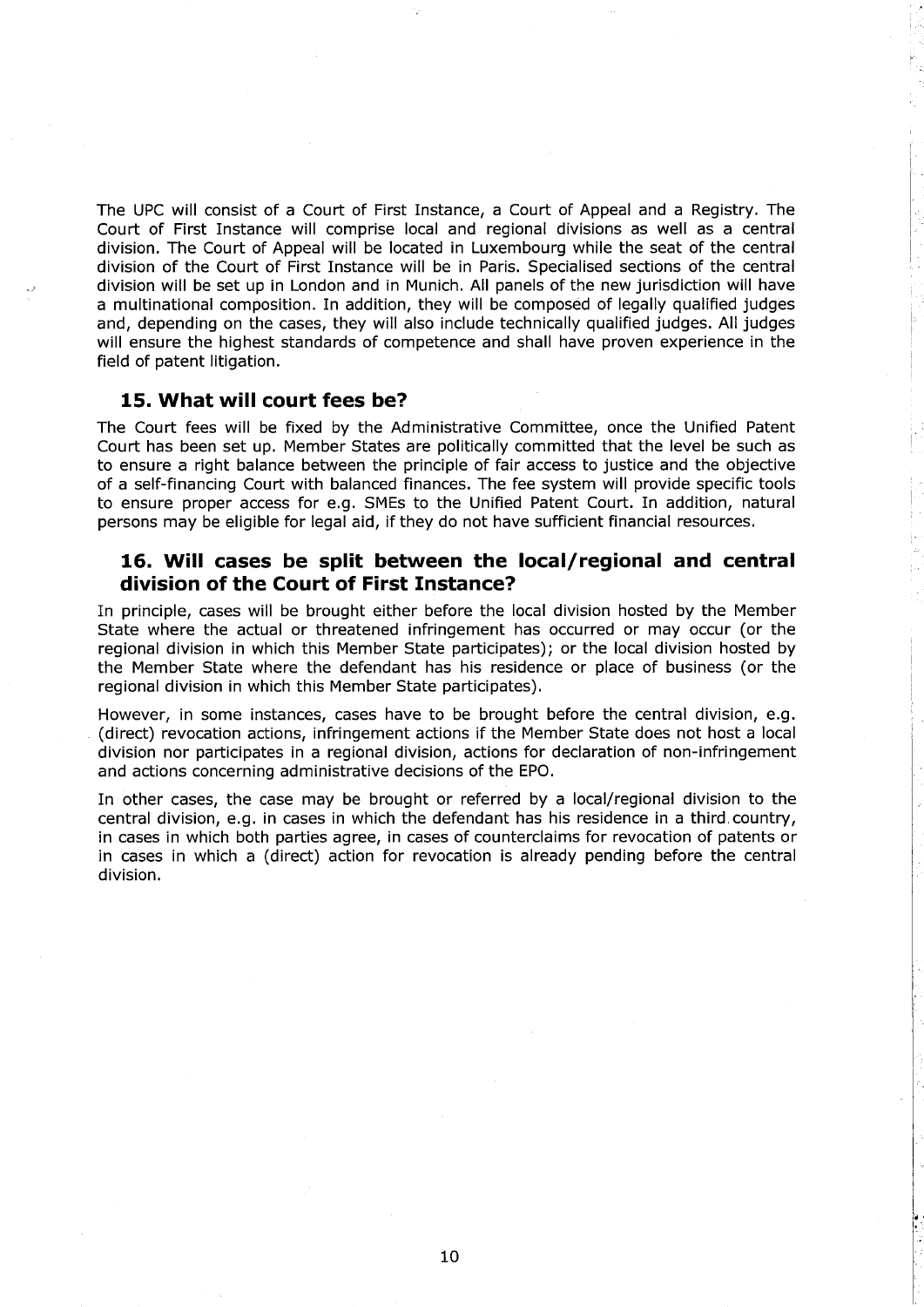#### 17. Will the new system lead to fragmentation?

The unitary patent package will reduce fragmentation.

25 Members States take part in the creation of the unitary patent protection (all except IT and ES) and potentially 26 Member States in the creation of the uniform patent jurisdiction (in December 2011 Italy signalled its intention to join; ES does not participate). It is evident that we would have preferred to have all Member States on board, but this was unfortunately not possible in the light of divergent views amongst the Member States.

However the situation of today is that, in order to get Europe-wide protection, it is necessary to validate the European patent in all 27 Member States. Patent litigation may theoretically occur in all those 27 Member States in parallel, even if the patent, the parties and the cause for the dispute (e.g. the allegedly infringing product or a prior art which was not yet taken into consideration) were the same.

Under the forthcoming unitary patent system, only one 'validation' (the request of the unitary effect with the EPO) will be necessary for obtaining patent protection in the 25 Member States. The system is of course available for all applicants, regardless of their nationality or domicile.

Furthermore, instead of a multiplication of potentially parallel patent litigation, only one court case will have to take place. This case will be centrally decided by the Unified Patent Court which is a court common to the participating Member States. This is a major step towards reducing fragmentation.

## 18. What will be the role of the Court of Justice of the European Union?

The Court of Justice of the European Union interprets the law of the European Union as highest instance. This remains unchanged.

The Unified Patent Court is a court common to the Contracting Member States and will ensure the correct application and uniform interpretation of Union law, as any national court, in particular in accordance with Article 267 TFEU. Decisions of the Court of Justice of the European Union shall be binding on the upc.

This means that the UPC is obliged to refer questions to the Court of Justice of the European Union on the interpretation of, in particular, the two new Regulations creating the unitary protection and the Directive on the legal protection of biotechnological inventions.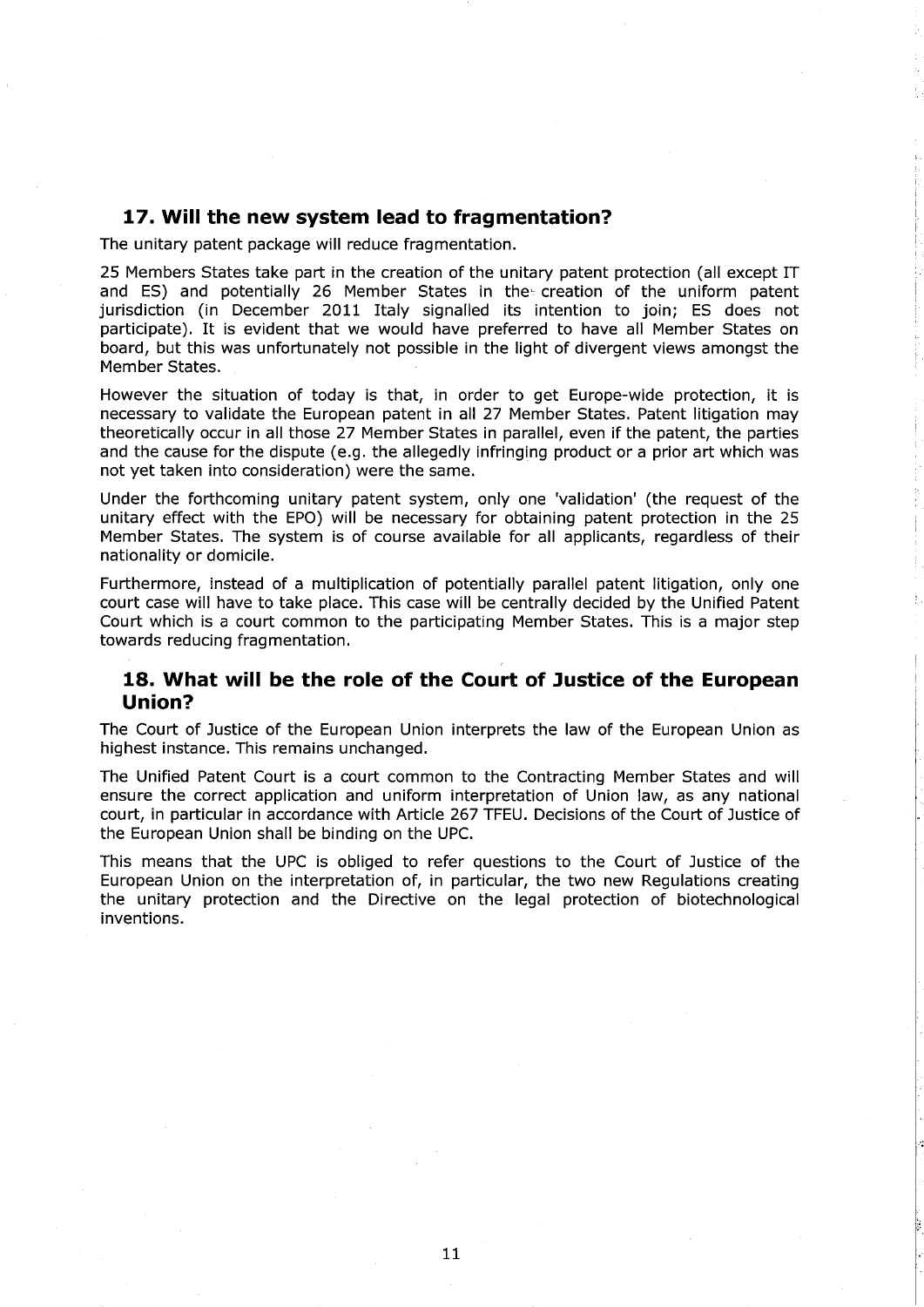### 19. Will the new unitary patent regime facilitate the patenting of plants or of conventional breeding techniques?

The patentability requirements for European patents with unitary effect are identical to those of 'classical' European patents. The envisaged regulation on unitary patent protection does not change these patentability conditions.

The Directive on the legal protection of biotechnological inventions (Directive 98/44/EC of the European Parliament and of the Council of 6 July 1998, 'Biotechnology-Directive') harmonises the national laws of the Member States notably in the area of patenting biotechnological inventions. The Biotechnology-Directive has been fully integrated in the legal framework of the European Patent Organisation ("EPO") in 1999, before the expiry of the transposition period. This means that, as of that time, the European Patent Office which is the central authority responsible for the examination and, if the legal requirements are fulfilled, the granting of European patents follows the standard as laid down in the Biotechnology-Directive.

The Biotechnology-Directive, in particular, clarifies that biotechnological inventions are, as a general rule, patentable, provided that they meet the patentability criteria of novelty, inventive step and industrial applicability. However, the Directive clearly provides that plant and animal varieties and essentially biological processes for the production of plants or animals (i.e. conventional breeding methods based on crossing and selection) are not patentable.

# 20. Will the new unitary patent regime facilitate the patenting of inventions whose commerciàl exploitation could create moral or public concerns?

The patentability requirements for European patents with unitary effect are identical to those of 'classical' European patents. The envisaged regulation on unitary patent protection does not change these patentability conditions.

The Biotechnology-Directive which has been fully integrated in the legal framework of the European Patent Organisation, also confirms the principle that inventions whose commercial exploitation offends against ordre public (eg. a process for cloning human beings) or morality cannot be patented. In particular, it provides an illustrative list of inventions which are excluded from patentability for these reasons. The non-exhaustive list comprises (1) processes for cloning human beings, (2) processes for modifying the germ line genetic identity of human beings, (3) the use of human embryos for industrial or commercial purposes and (4) processes for modifying the genetic identity of animals which are likely to cause them suffering without any substantial medical benefit to man or animals, and also animals resulting from such processes.

Up until now, the Court of Justice of the European Union was asked to interpret one of these categories, namely the use of human embryos for industrial and commercial purposes. The case is known as *Brüstle-judgement* (C-34/10). The judgement is binding on the courts of the Member States, and, of course also to the future Unified Patent Court. The CJEU-ruling has also been implemented in the practice of the European Patent Office.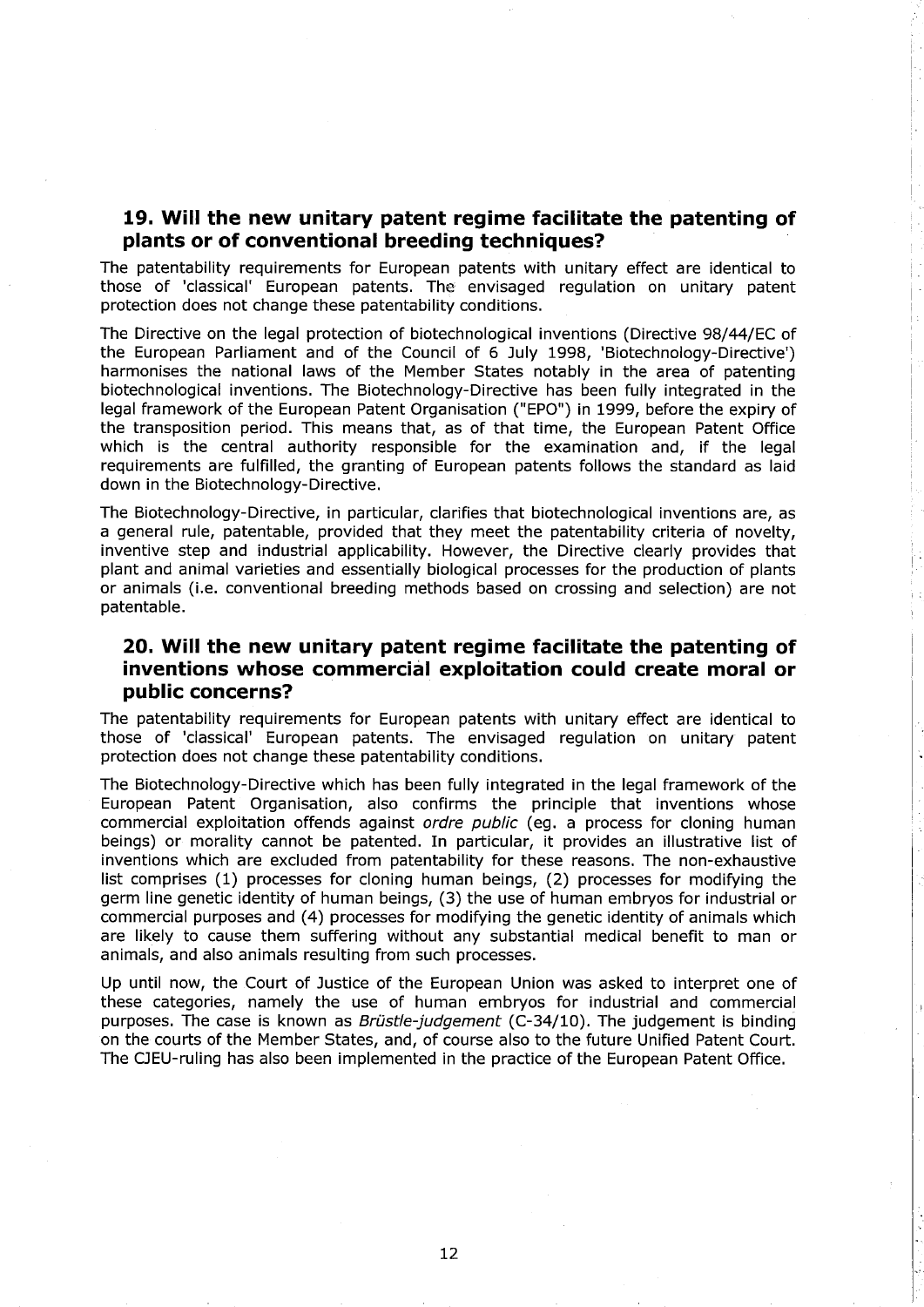## 21. Wil the new unitary patent regime faciltate the patenting of computer programmes?

The patentability requirements for European patents with unitary effect are identical to those of "classical" European, patents. The envisaged regulation on unitary patent protection does not contain any particular disposition or derogation on the patentability conditions for inventions.

L

As to the patentability of software, Article 52(2) of the European Patent Convention provides that programs for computers do not constitute a patentable invention. However, patentability is only excluded for programs for computers 'as such'.

An invention which involves the use of a computer, a computer network or other programmable apparatus, where one or more features are realised wholly or partly by means of a computer program (so called computer-implemented inventions, "CII") can be patented if it fulfils the strict patentability requirements, in particular, it must have a technical character, be new and make an inventive technical contribution to the knowledge available at the date on which the application was first filed.

#### III. Legislative process

The agreement on the Unified Patent Court will be signed on 19 February. It will enter into force on 1 January 2014 or on the first day of the fourth month after the deposit of the thirteenth instrument of ratification, including the three Member States with the highest number of European patents (Germany, France and the UK), whichever is the latest.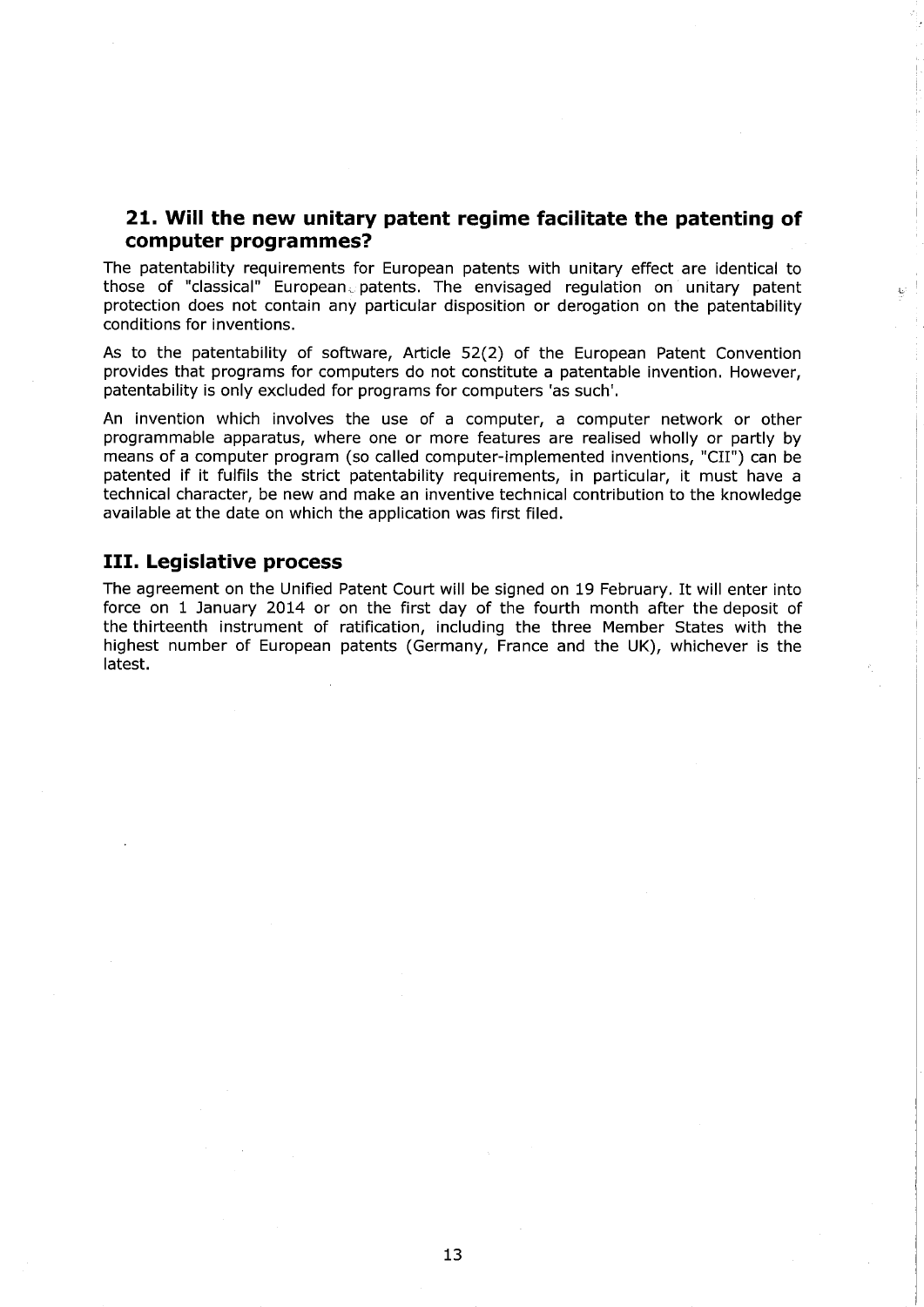#### 22. What are the next steps?

The two regulations implementing enhanced cooperation in' the area of the creation of unitary patent protection were finally adopted at the end of 2012. They entered into force in the beginning of 2013 but will only apply from 1 January 2014 or the date of entry into force of the Agreement on a Unified Patent Court (the 'Agreement'), whichever is the later.

The agreement on the Unified Patent Court will be signed on 19 February. It will enter into force on the first day of the fourth month after the deposit of the thirteenth instrument of ratification (including the three Member States with the highest number of European patents in force, i.e. France, Germany and the United Kingdom). The signature marks the beginning of the ratification phase. In addition, it will be the starting point for the preparatory work to set-up the Unified Patent Court.

The Member States participating in the enhanced cooperation will also need to implement the two Regulations and will form a special committee within the framework of the European Patent Organisation (the so-called Select Committee).

#### 23. When will the provisions governing the procedures for obtaining 'unitary patents' be established, and by whom?

The Member States participating in the enhanced cooperation in the area of the creation of the unitary patent protection will commonly implement the two Regulations (on the unitary patent and on the language regime). For these purposes, they will form a special committee within the framework of the European Patent Organisation (the so-called Select Committee) which will adopt new Rules according to which the European Patent Office will, in particular, register the unitary effect for European patents, administer these European patents with unitary effect and apply the language regime.

The preparation of these new Rules will take place within the framework of the EPO and will start as soon as the two Regulations have been adopted.

## 24. When will the first 'unitary patent' (European patent with unitary effect) be granted?

The Commission hopes that the first European patent with unitary effect can be granted in April 2014.

The date of application of the two regulations on the creation of unitary patent protection is conditional on the entry into force of the Agreement on the Unified Patent Court.

Thus, for a unitary patent being issued in early 2014, it would be necessary that, by the end of 2013, at least 13 Member States (including the three States with the highest number of European patents in force, i.e. France, Germany and the United Kingdom) have ratified the draft agreement on the Unified Patent Court.